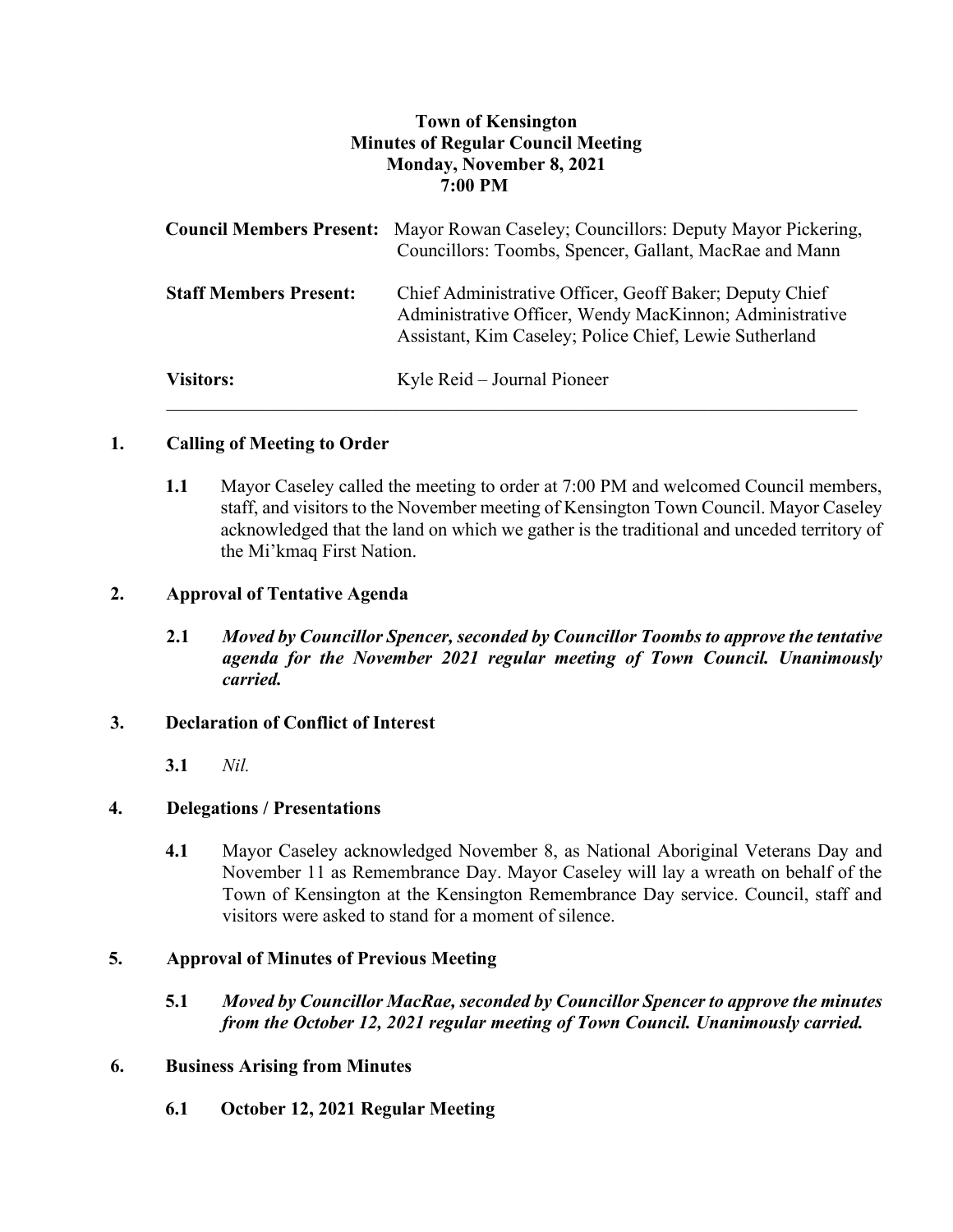**6.1.1** *Nil.*

## **7. Reports**

- **7.1 Chief Administrative Officer Report**
	- **7.1.1** *Moved by Councillor Spencer, seconded by Councillor Toombs to adopt the October 2021 CAO Report as prepared by CAO, Geoff Baker. Unanimously carried.*
- **7.2 Fire Department Statistical Report**
	- **7.2.1** *Moved by Deputy Mayor Pickering, seconded by Councillor MacRae to approve the September 2021 Fire Statistical report as prepared by Fire Chief, Rodney Hickey. Unanimously carried.*
- **7.3 Police Department Statistical Report**
	- **7.3.1** *Moved by Deputy Mayor Pickering, seconded by Councillor Toombs to approve the September 2021 Police Statistical Report as prepared by Chief Sutherland. Unanimously carried.*
- **7.4 Development Permit Summary Report**
	- **7.4.1** *Moved by Councillor MacRae, seconded by Councillor Spencer to approve the November 2021 Development Permit Summary Report. Unanimously carried.*
- **7.5 Bills List** 
	- **7.5.1** *Moved by Councillor Mann, seconded by Councillor Toombs to approve the September 2021 Bills in the amount of \$539,961.07. Unanimously carried.*
	- **7.5.2** *Moved by Councillor Gallant, seconded by Councillor Mann to approve the September 2021 Water & Sewer Utility Bills in the amount of \$9,191.92. Unanimously carried.*
- **7.6 Summary Income Statement**
	- **7.6.1** *Moved by Councillor Mann, seconded by Councillor MacRae to approve the Summary Income Statement for the month of September 2021. Unanimously carried.*
- **7.7 Credit Union Centre Report**
	- **7.7.1** *Moved by Councillor Toombs, seconded by Councillor Spencer to approve the Credit Union Centre report for the month of September 2021. Unanimously*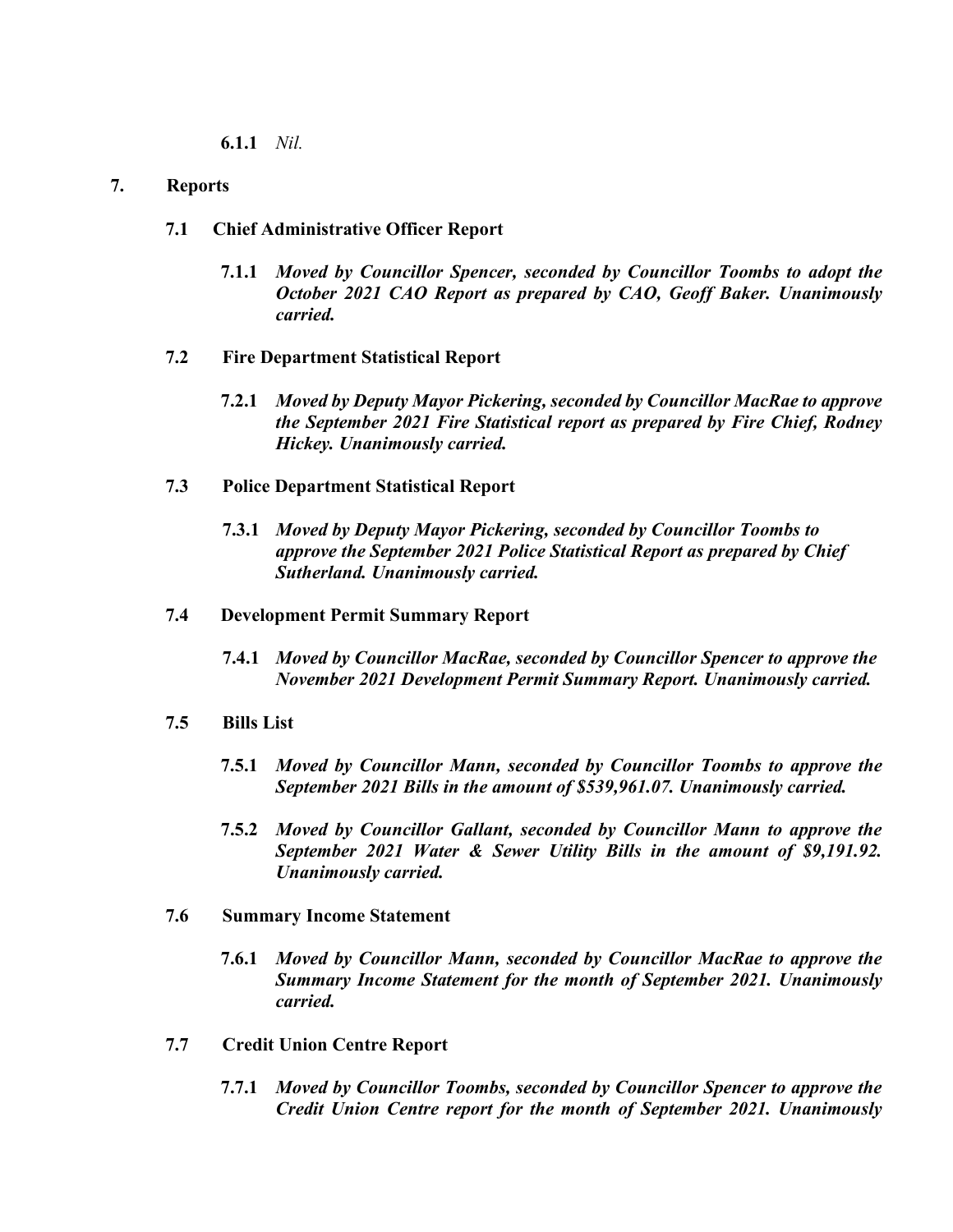### *carried.*

## **7.8 Mayor's Report**

- **7.8.1** *Moved by Deputy Mayor Pickering, seconded by Councillor Toombs to approve the Mayor's report for the month of November 2021 as presented by Mayor Caseley. Unanimously carried.*
- **7.8.2** Mayor Caseley presented a 50<sup>th</sup> Wedding Anniversary Certificate to Mike & Isabell Smith.
- **7.8.3** Mayor Caseley and Councillor Mann recently attended the FPEIM Semi-Annual Meeting on November 6, 2021.

## **7.9 Federation of PEI Municipalities (FPEIM) Report**

- **7.9.1** FPEIM held their Semi-Annual meeting on November 6, 2021, at the Credit Union Place, Summerside.
- **7.9.2** The Federation recently made updates to their Records Management Policy.
- **7.9.3** FPEIM is evaluating a Group Insurance Plan for Municipalities.
- **7.9.4** The financial statements were approved by the board.

## **7.10 Heart of the Island Initiative Report**

- **7.10.1** A few artists have submitted art installation proposals for potential display around the area.
- **7.10.2** The Heart of PEI Initiative hosted an event for capitalizing on Island Trails Developing Key Drivers Towards Sustainable Communities on October 14, 2021 at the Stanley Bridge Heritage Centre. Another event is planned for February to discuss motorized trails.
- **7.10.3** An online fundraiser will be launched in the coming weeks.

## **7.11 Kensington Area Chamber of Commerce (KACC) Report**

**7.11.1** The Annual Awards Gala will be held on November 25, 2021 at the New London Community Complex.

### **7.12 PEI 55 Plus Games**

**7.12.1** *Nil.*

### **8. New Business**

**8.1 Request for Decisions**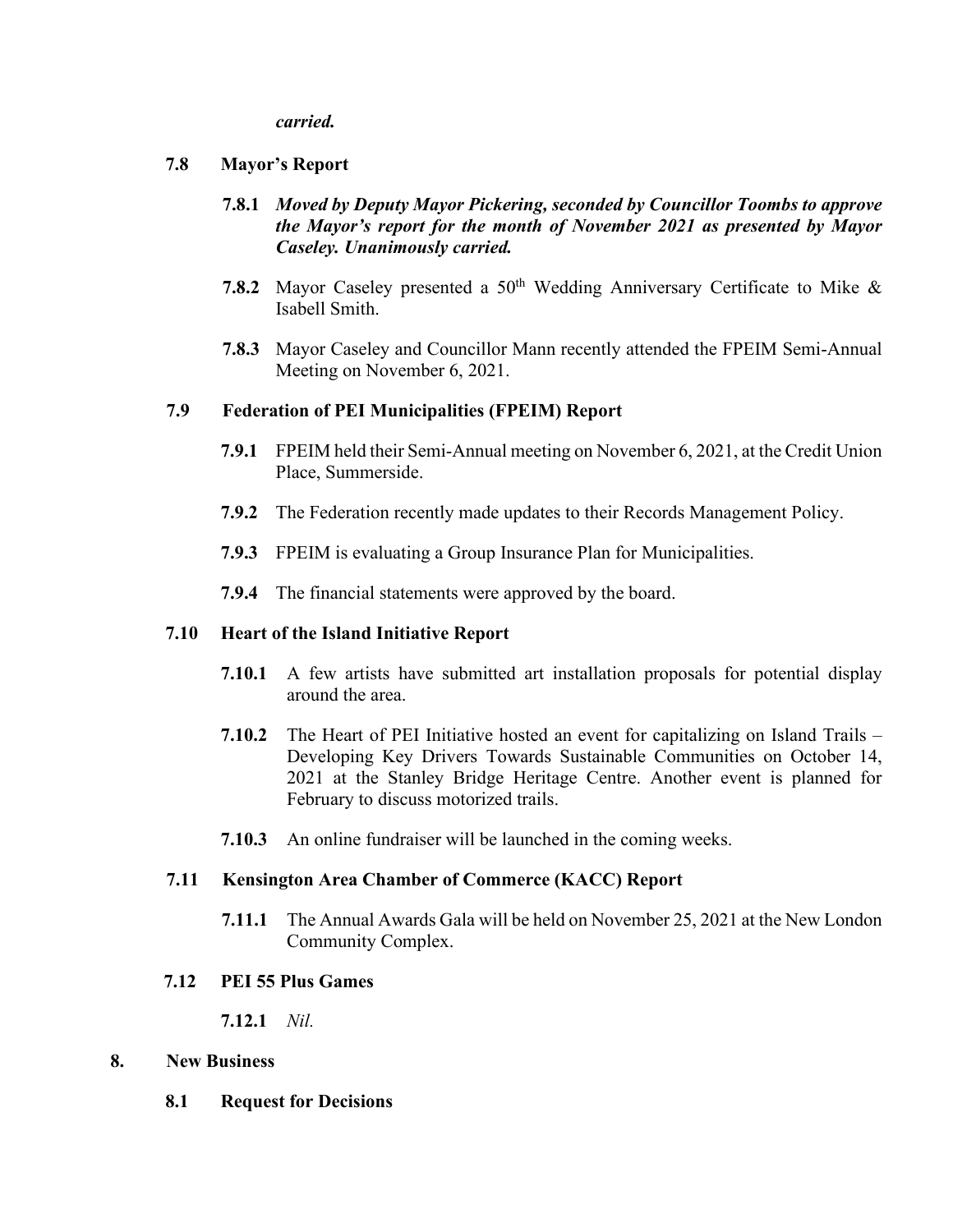#### **8.1.1 Former Blacksmith Shop – Demolition and Removal**

## **8.1.1.1** *Moved by Deputy Mayor Pickering, seconded by Councillor MacRae*

*WHEREAS a fire occurred at a town owned building, formerly the James Mullally Blacksmith Shop and the Go! Fish Eatery, located at 29 Commercial Street, on May 16, 2021;*

*AND WHEREAS Coles Associates were retained by PE Claims Services Inc. to provide engineering services to conduct an independent review and to offer an opinion on the current structural condition of the burnt structure;*

*AND WHEREAS it is the opinion of Coles Associates Ltd. that the building's structural elements are severely damaged by the fire, should not be salvaged, and would require a full replacement;*

*AND WHEREAS the Town of Kensington retained the services of WSP Engineers to provide engineering services to conduct an independent review and to offer a second opinion on the structural integrity of the structure;*

*AND WHEREAS it is the opinion of WSP Engineers that the floor system, three of the four walls and roof system all have significant fire damage which has resulted in section loss and reduced structural capacity of the main structural components of the building and that the structural systems cannot be rehabilitated and require full structural replacement;*

*BE IT RESOLVED THAT Town Council authorize the CAO to proceed with having the former James Mullally Blacksmith Shop, located at 29 Commercial Street, demolished, and removed, through its insurance company as quickly as reasonably possible.*

*Unanimously carried.* 

### **8.1.2 Town of Kensington Mandatory Vaccination Policy (Policy #02-103-21)**

**8.1.2.1** *Moved by Councillor Gallant, seconded by Councillor Toombs*

*BE IT RESOLVED THAT Kensington Town Council approve the Town of Kensington Mandatory Vaccination Policy (Policy #02- 103-21) effective immediately.*

*Unanimously carried.*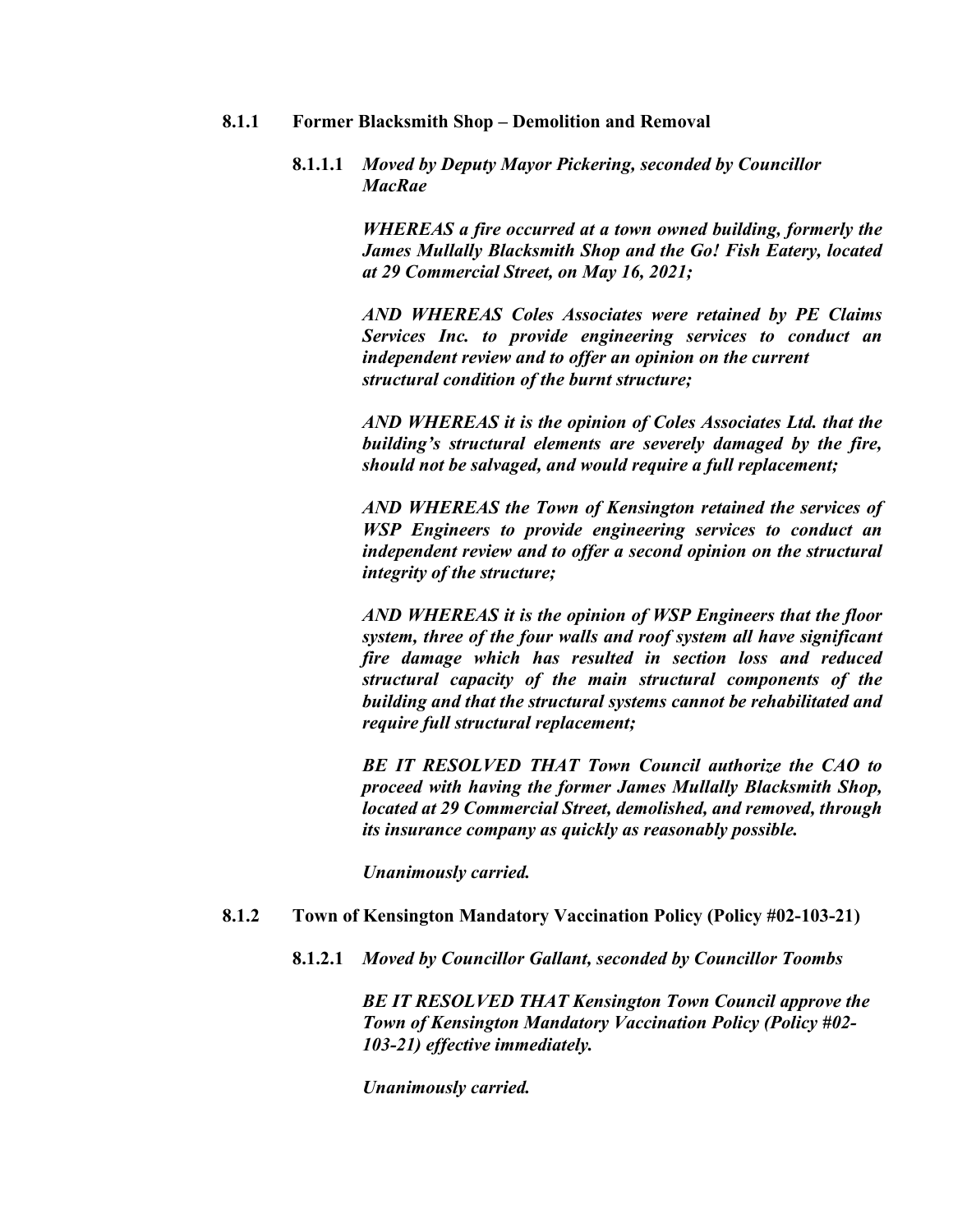### **8.1.3 Kensington Police Service – Flash Modification and Procurement**

**8.1.3.1** *Moved by Councillor Spencer, seconded by Councillor Toombs*

*BE IT RESOLVED THAT Kensington Town Council adopt the newly updated police flash as presented;*

*BE IT FURTHER RESOLVED THAT authorization be given to the CAO to proceed with the purchase of 250 police flashes from Craig Boan Enterprises as per their quote of \$600.00 plus HST and Shipping.*

*Unanimously carried.*

*Chief Sutherland excused himself from the Council Chamber at 7:37 pm.*

### **8.1.4 2021 Annual Christmas Bonus**

**8.1.4.1** *Moved by Councillor Gallant, seconded by Councillor Toombs*

*THAT Town Council authorize the CAO to administer the 2021 Christmas bonuses to all exempt staff in the amount of \$400.00 net to each employee.*

*Unanimously carried.* 

### **8.1.5 2021 Annual Radio Christmas Greeting – MBS Radio**

**8.1.5.1** *Moved by Deputy Mayor Pickering, seconded by Councillor Toombs*

*BE IT RESOLVED THAT Town Council approve a contract with MBS Radio to facilitate 28 – 15 second Christmas greetings on the following radio stations: Q93, SPUD 102 and CFCY, as per the MBS Radio quote dated November 3, 2021, in the amount of \$436.00 plus HST.*

*Unanimously carried.*

## **8.1.6 Development Control Bylaw Amendment – Section 10.8 – Second Reading & Formal Adoption**

**8.1.6.1** *Second Reading*

*Moved by Deputy Mayor Pickering, seconded by Councillor Toombs*

*WHEREAS Section 10.8 – Dwellings in Commercial Buildings, of the Town of Kensington Development Control Bylaw contains ambiguous language, is unclear, and restricts staff from being able*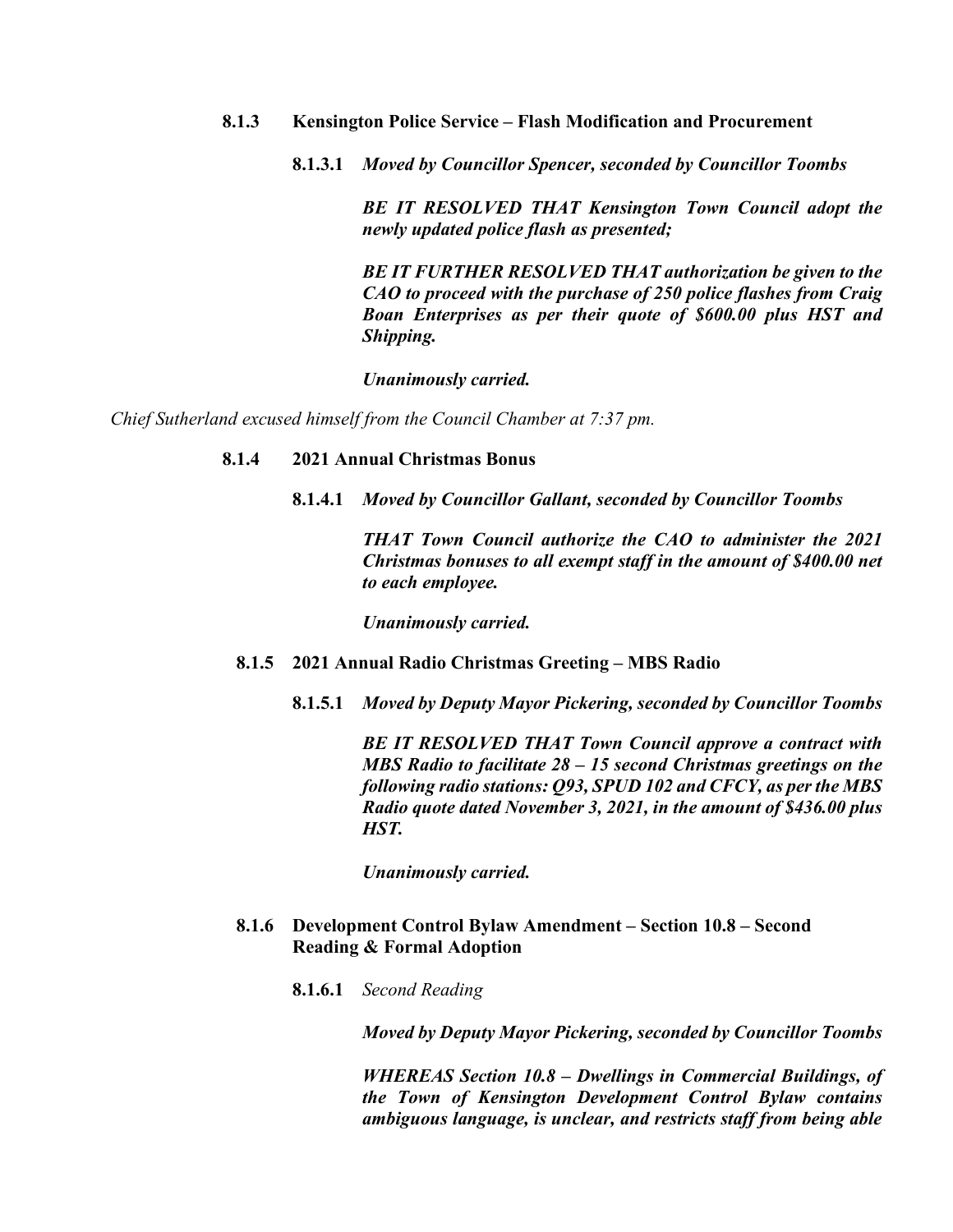*to provide clear direction to developers;*

*AND WHEREAS DV8 Consulting and Town staff have reviewed Section 10.8 of the Development Control Bylaw and recommend that the Bylaw be amended to provide clarity around the section;*

*AND WHEREAS a public meeting to hear public comments and concerns was held on September 28, 2021 in accordance with the Prince Edward Island Planning Act and the Town of Kensington Development Control Bylaw;*

*AND WHEREAS the Bylaw amendment was read and approved a first time at a regular meeting of Town Council, duly held on October 12, 2021;*

*BE IT RESOLVED THAT Kensington Town Council give second reading to amend the Zoning and Subdivision Control Bylaw by striking Section 10.8 from the Bylaw in its entirety and to replace it with a new Section 10.8, as follows:*

*10.8 Dwellings in Commercial Buildings*

*Where dwelling units are permitted above commercial uses:*

- *a) No dwelling unit, or any part thereof, shall be located below a commercial use.*
- *b) Dwelling units may be permitted on the same floor as commercial uses provided that they are completely segregated from the commercial uses and have a separate entrance which serves the dwelling units.*

*Unanimously carried.*

**8.1.6.2** *Approval of Second Reading*

*Moved by Deputy Mayor Pickering, seconded by Councillor Spencer*

*WHEREAS Section 10.8 – Dwellings in Commercial Buildings of the Town of Kensington Development Control Bylaw contains ambiguous language, is unclear, and restricts staff from being able to provide clear direction to developers;*

*AND WHEREAS DV8 Consulting and Town staff have reviewed Section 10.8 of the Development Control Bylaw and recommend that the Bylaw be amended to provide clarity around the section;*

*AND WHEREAS a public meeting to hear public comments and*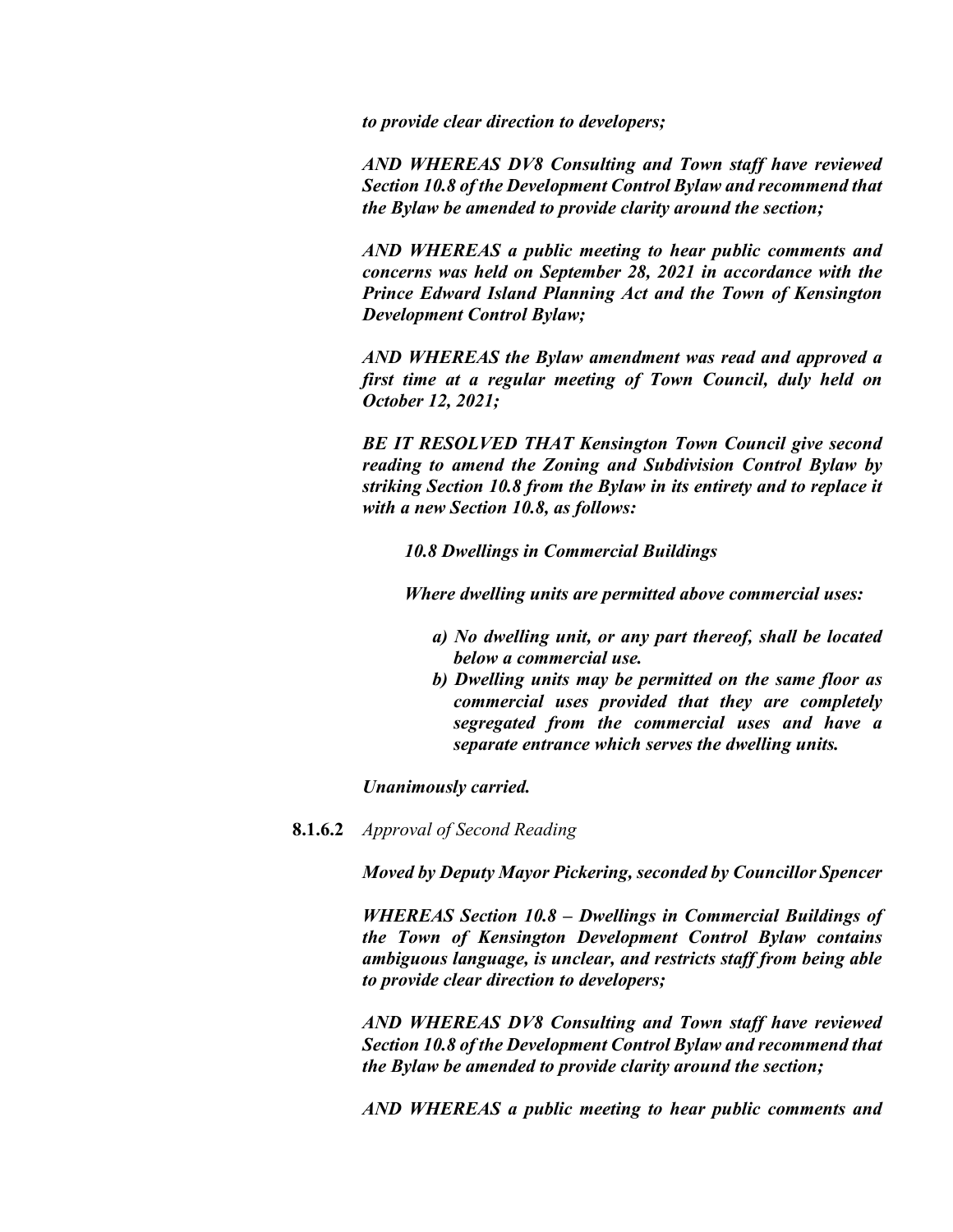*concerns was held on September 28, 2021 in accordance with the Prince Edward Island Planning Act and the Town of Kensington Development Control Bylaw;*

*AND WHEREAS the Bylaw amendment was read and approved a first time at a regular meeting of Town Council, duly held on October 12, 2021;*

*AND WHEREAS the Bylaw amendment was read a second time at this meeting;*

*BE IT RESOLVED THAT Kensington Town Council approve second reading to amend the Zoning and Subdivision Control Bylaw by striking Section 10.8 from the Bylaw in its entirety and to replace it with a new Section 10.8, as follows:*

*10.8 Dwellings in Commercial Buildings*

*Where dwelling units are permitted above commercial uses:*

- *a) No dwelling unit, or any part thereof, shall be located below a commercial use.*
- *b) Dwelling units may be permitted on the same floor as commercial uses provided that they are completely segregated from the commercial uses and have a separate entrance which serves the dwelling units.*

*Unanimously carried.*

**8.1.6.3** *Formal Adoption*

*Moved by Deputy Mayor Pickering, seconded by Councillor Spencer*

*WHEREAS Section 10.8 – Dwellings in Commercial Buildings of the Town of Kensington Development Control Bylaw contains ambiguous language, is unclear, and restricts staff from being able to provide clear direction to developers;*

*AND WHEREAS DV8 Consulting and Town staff have reviewed Section 10.8 of the Development Control Bylaw and recommend that the Bylaw be amended to provide clarity around the section;*

*AND WHEREAS a public meeting to hear public comments and concerns was held on September 28, 2021 in accordance with the Prince Edward Island Planning Act and the Town of Kensington Development Control Bylaw;*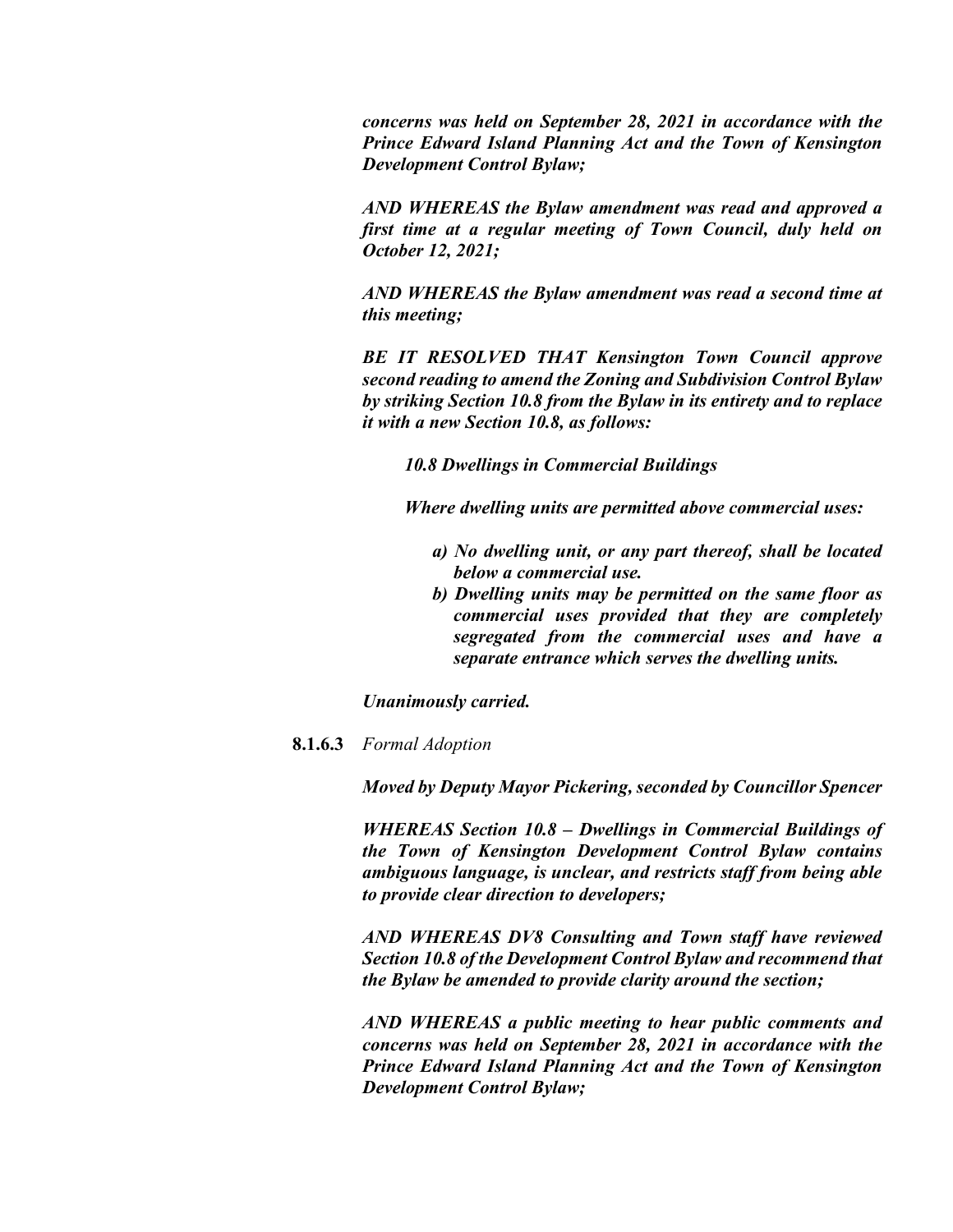*AND WHEREAS the Bylaw amendment was read and approved a first time at a regular meeting of Town Council, duly held on October 12, 2021;*

*AND WHEREAS the Bylaw amendment was read and approved a second time at this meeting;*

*BE IT RESOLVED THAT Kensington Town Council formally adopt an amendment to the Zoning and Subdivision Control Bylaw by striking Section 10.8 from the Bylaw in its entirety and to replace it with a new Section 10.8, as follows:*

*10.8 Dwellings in Commercial Buildings*

*Where dwelling units are permitted above commercial uses:*

- *a) No dwelling unit, or any part thereof, shall be located below a commercial use.*
- *b) Dwelling units may be permitted on the same floor as commercial uses provided that they are completely segregated from the commercial uses and have a separate entrance which serves the dwelling units.*

*Unanimously carried.*

- **8.1.7 Development Control Bylaw Amendment – Map Amendment to include 38 Business Park Lots and Application of Industrial (M1) Zoning Designation – Second Reading and Formal Adoption**
	- **8.1.7.1** *Second Reading*

*Moved by Councillor Mann, seconded by Deputy Mayor Pickering*

*WHEREAS the Kensington Town Council are in the process of constructing a 38-lot business park subdivision;*

*AND WHEREAS the business park subdivision is being constructed on lands which were recently brought inside the Town's boundary as part of its 2020 boundary restructuring application and therefore are not currently included in the Town's Development Control Bylaw;*

*AND WHEREAS Town Council are desirous of applying an Industrial (M1) Zoning designation to the 38 business park properties;*

*AND WHEREAS a public meeting to hear public comments and concerns on the proposed Development Control Bylaw amendment*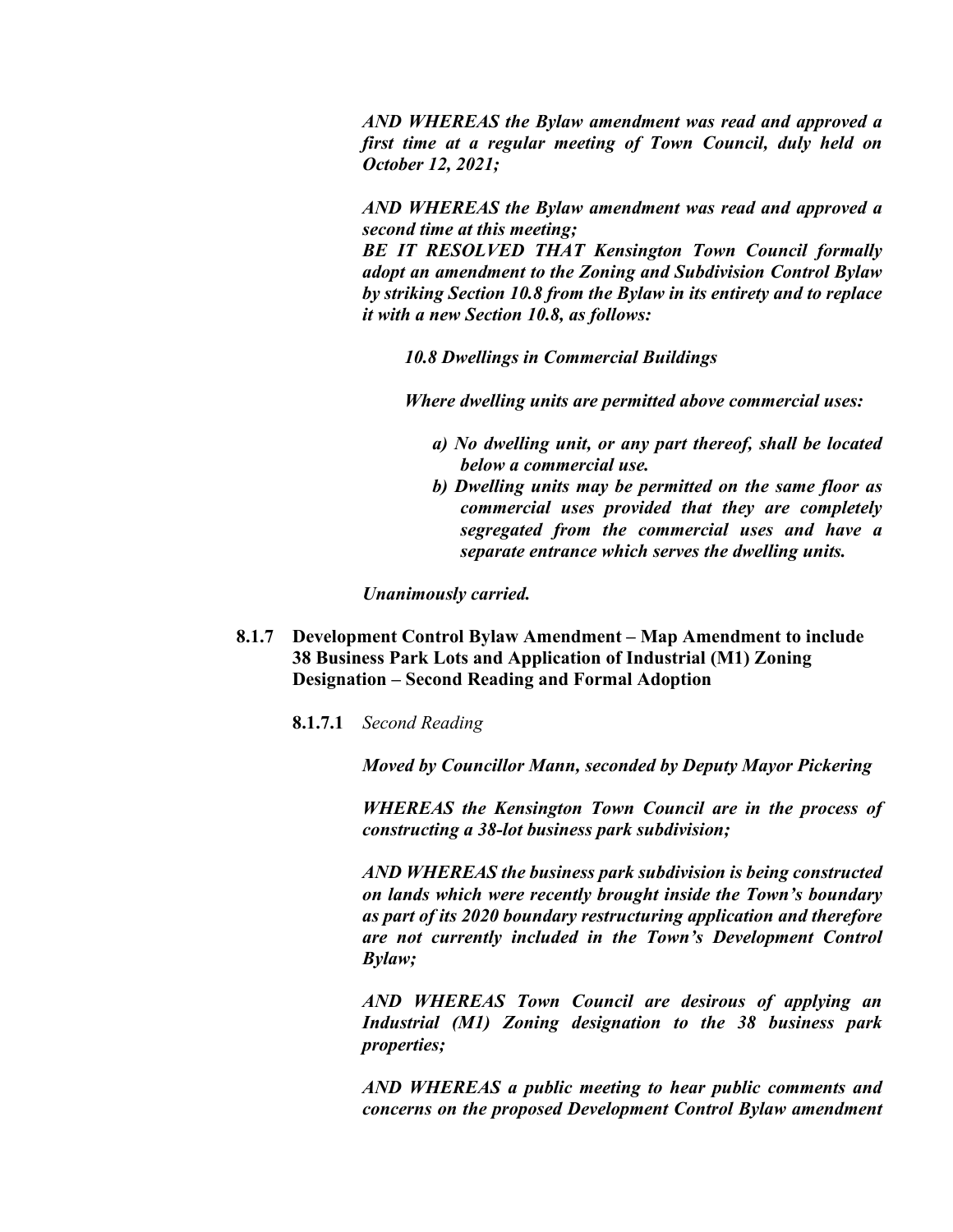*was held on September 28, 2021 in accordance with the Prince Edward Island Planning Act and the Town of Kensington Development Control Bylaw;*

*AND WHEREAS the Bylaw amendment was read and approved a first time at a regular meeting of Town Council, duly held on October 12, 2021;*

*BE IT RESOLVED THAT Town Council give second reading to amend the Zoning and Subdivision Control Bylaw to include the 38 properties in the new business park and to apply an Industrial (M1) Zoning designation to the 38 lots, as per Survey Plan #19257-S01 dated May 7, 2021, and revised on July 27, 2021.*

*Unanimously carried.*

**8.1.7.2** *Approval of Second Reading*

*Moved by Councillor Mann, seconded by Councillor Toombs*

*WHEREAS the Kensington Town Council are in the process of constructing a 38-lot business park subdivision;*

*AND WHEREAS the business park subdivision is being constructed on lands which were recently brought inside the Town's boundary as part of its 2020 boundary restructuring application and therefore are not currently included in the Town's Development Control Bylaw;*

*AND WHEREAS Town Council are desirous of applying an Industrial (M1) Zoning designation to the 38 business park properties;*

*AND WHEREAS a public meeting to hear public comments and concerns on the proposed Development Control Bylaw amendment was held on September 28, 2021 in accordance with the Prince Edward Island Planning Act and the Town of Kensington Development Control Bylaw;*

*AND WHEREAS the Bylaw amendment was read and approved a first time at a regular meeting of Town Council, duly held on October 12, 2021;*

*AND WHEREAS the Bylaw amendment was read a second time at this meeting;*

*BE IT RESOLVED THAT Town Council approve second reading to*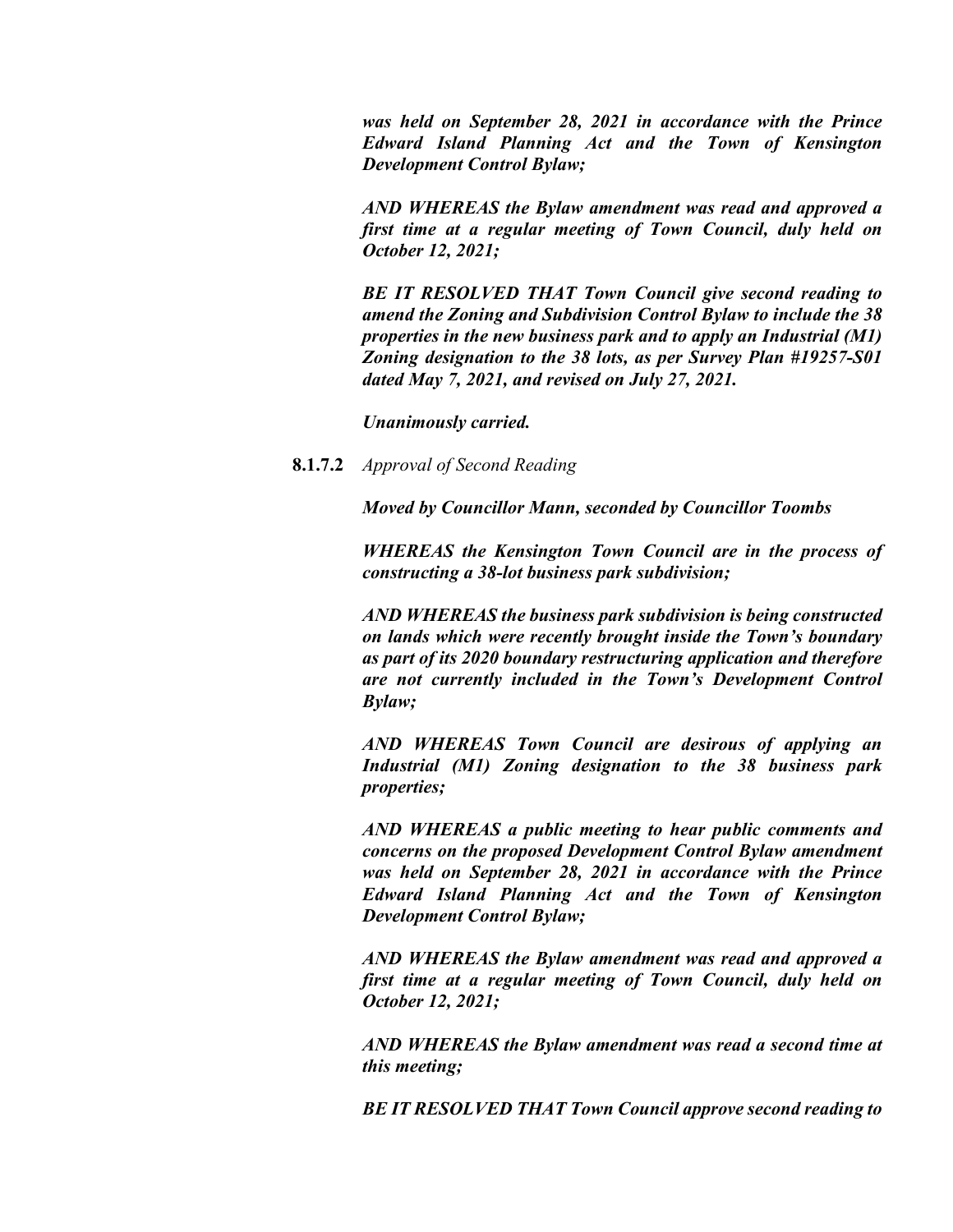*amend the Zoning and Subdivision Control Bylaw to include the 38 properties in the new business park and to apply an Industrial (M1) Zoning designation to the 38 lots, as per Survey Plan #19257-S01 dated May 7, 2021, and revised on July 27, 2021.*

*Unanimously carried.*

## **8.1.7.3** *Formal Adoption*

*Moved by Councillor Mann, seconded by Councillor Spencer*

*WHEREAS the Kensington Town Council are in the process of constructing a 38-lot business park subdivision;*

*AND WHEREAS the business park subdivision is being constructed on lands which were recently brought inside the Town's boundary as part of its 2020 boundary restructuring application and therefore are not currently included in the Town's Development Control Bylaw;*

*AND WHEREAS Town Council are desirous of applying an Industrial (M1) Zoning designation to the 38 business park properties;*

*AND WHEREAS a public meeting to hear public comments and concerns on the proposed Development Control Bylaw amendment was held on September 28, 2021 in accordance with the Prince Edward Island Planning Act and the Town of Kensington Development Control Bylaw;*

*AND WHEREAS the Bylaw amendment was read and approved a first time at a regular meeting of Town Council, duly held on October 12, 2021;*

*AND WHEREAS the Bylaw amendment was read and approved a second time at this meeting;*

*BE IT RESOLVED THAT Town Council formally adopt an amendment to the Zoning and Subdivision Control Bylaw to include the 38 properties in the new business park and to apply an Industrial (M1) Zoning designation to the 38 lots, as per Survey Plan #19257- S01 dated May 7, 2021, and revised on July 27, 2021.*

*Unanimously carried.*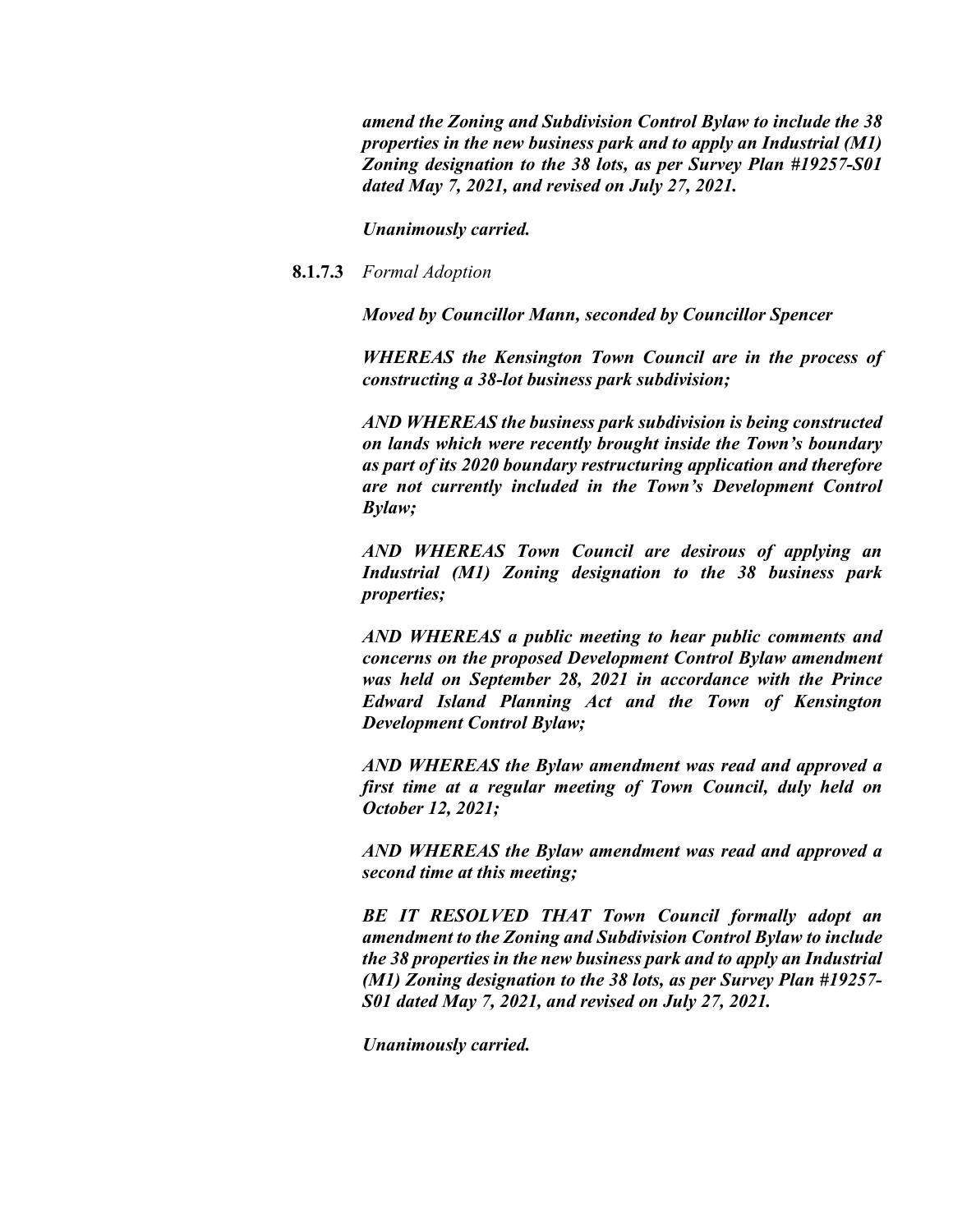- **8.1.8 Development Control Bylaw Amendment – Permitted Uses in the Industrial (M1) Zone – Second Reading and Formal Adoption**
	- **8.1.8.1** *Second Reading*

*Moved by Councillor Toombs, seconded by Councillor Gallant*

*WHEREAS Kensington Town Council are desirous of expanding the range of permitted uses in the Industrial (M1) Zone, as contained in the Town of Kensington Development Control Bylaw, to provide additional flexibility on the range of land uses permitted on Industrially zoned lands;*

*AND WHEREAS a public meeting to hear public comments and concerns on a proposed Development Control Bylaw amendment was held on September 28, 2021 in accordance with the Prince Edward Island Planning Act and the Town of Kensington Development Control Bylaw;*

*AND WHEREAS The Bylaw amendment was read and approved a first time at a regular meeting of Town Council, duly held on October 12, 2021;*

*BE IT RESOLVED THAT Town Council give second reading to amend the Town of Kensington Development Control Bylaw, by inserting the following section before Section 13.2.1 under the existing subheading "permitted uses", as follows:*

- *1) Uses as permitted in the General Commercial (C1) Zone subject to the regulations of Section 10 for uses permitted in the C1 Zone, excluding the following uses:*
	- *a. Hotels, Motels or other Tourist Establishments b. Institutional Buildings c. Funeral Homes d. Multi-Unit Dwellings e. Child care facilities f. Dwelling units in a commercial building*

*Unanimously carried.* 

**8.1.8.2** *Approval of Second Reading*

*Moved by Councillor Toombs, seconded by Councillor Spencer*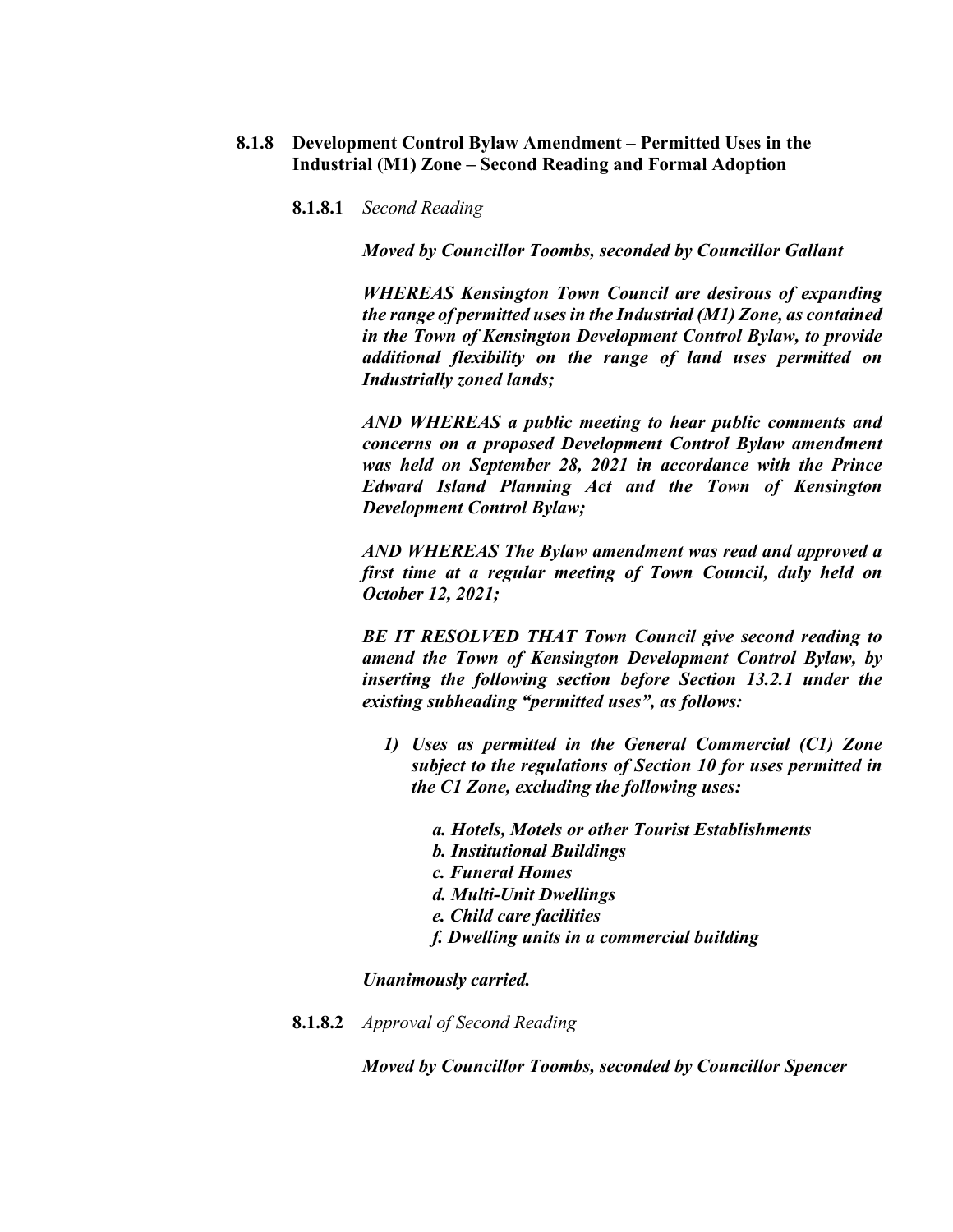*WHEREAS Kensington Town Council are desirous of expanding the range of permitted uses in the Industrial (M1) Zone, as contained in the Town of Kensington Development Control Bylaw, to provide additional flexibility on the range of land uses permitted on Industrially zoned lands;*

*AND WHEREAS a public meeting to hear public comments and concerns on a proposed Development Control Bylaw amendment was held on September 28, 2021 in accordance with the Prince Edward Island Planning Act and the Town of Kensington Development Control Bylaw;*

*AND WHEREAS The Bylaw amendment was read and approved a first time at a regular meeting of Town Council, duly held on October 12, 2021;*

*AND WHEREAS the Bylaw amendment was read a second time at this meeting;*

*BE IT RESOLVED THAT Town Council approve second reading to amend the Town of Kensington Development Control Bylaw, by inserting the following section before Section 13.2.1 under the existing subheading "permitted uses", as follows:*

- *1) Uses as permitted in the General Commercial (C1) Zone subject to the regulations of Section 10 for uses permitted in the C1 Zone, excluding the following uses:*
	- *a. Hotels, Motels or other Tourist Establishments*
	- *b. Institutional Buildings*
	- *c. Funeral Homes*
	- *d. Multi-Unit Dwellings*
	- *e. Child care facilities*
	- *f. Dwelling units in a commercial building*

*Unanimously carried.*

**8.1.8.3** *Formal Adoption*

*Moved by Councillor Toombs, seconded by Councillor Gallant*

*WHEREAS Kensington Town Council are desirous of expanding the range of permitted uses in the Industrial (M1) Zone, as contained in the Town of Kensington Development Control Bylaw, to provide additional flexibility on the range of land uses permitted on Industrially zoned lands;*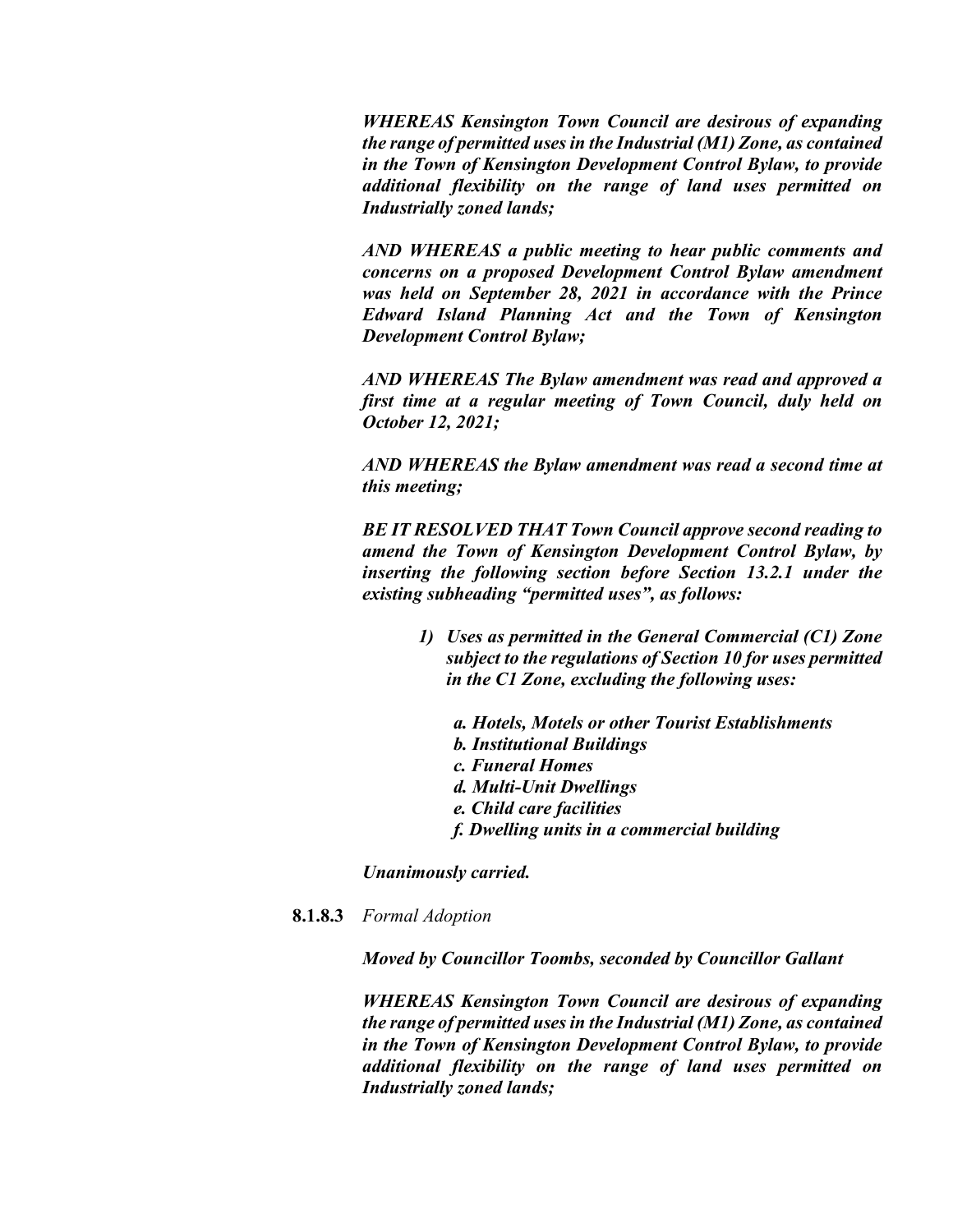*AND WHEREAS a public meeting to hear public comments and concerns on a proposed Development Control Bylaw amendment was held on September 28, 2021 in accordance with the Prince Edward Island Planning Act and the Town of Kensington Development Control Bylaw;*

*AND WHEREAS The Bylaw amendment was read and approved a first time at a regular meeting of Town Council, duly held on October 12, 2021;*

*AND WHEREAS the Bylaw amendment was read and approved a second time at this meeting;*

*BE IT RESOLVED THAT Town Council formally adopt an amendment to the Town of Kensington Development Control Bylaw, by inserting the following section before Section 13.2.1 under the existing subheading "permitted uses", as follows:*

> *1) Uses as permitted in the General Commercial (C1) Zone subject to the regulations of Section 10 for uses permitted in the C1 Zone, excluding the following uses: a. Hotels, Motels or other Tourist Establishments b. Institutional Buildings c. Funeral Homes d. Multi-Unit Dwellings e. Child care facilities f. Dwelling units in a commercial building*

*Unanimously carried.*

### **8.1.9 Subdivision of Lands of GP Development Inc. – PID No. 880880**

**8.1.9.1** *Moved by Councillor Spencer, seconded by Councillor Toombs*

*WHEREAS a subdivision plan (Plan #21365), and a request has been received from GP Development Inc., owner of lands described as PID No. 880880, for Town Council's consideration of subdividing the property and designating Lot 82 as a building lot;*

*AND WHEREAS the proposed subdivision plan has been reviewed against the Town's Development Control Bylaw and is found to be in general compliance therewith;*

*BE IT RESOLVED THAT Subdivision Plan #21365, dated November 5, 2021, drawn by Derek A. French Professional Services Inc. be hereby approved and that Lot 82, as indicated on Subdivision*